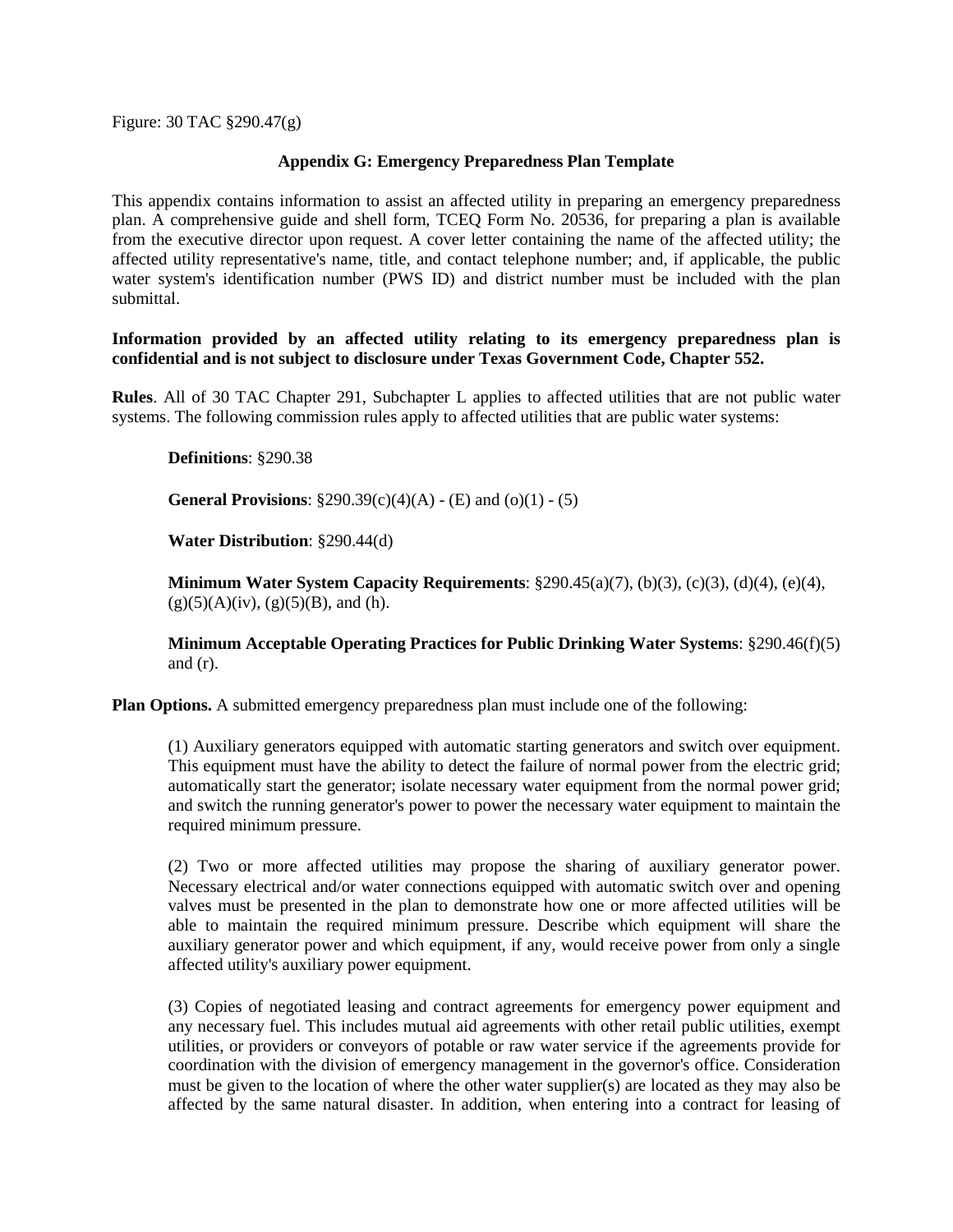emergency power equipment and necessary fuel, the contractual commitments of the supplier to other water suppliers and businesses within an area subject to the same natural disaster event must be taken into consideration.

(4) Use of portable generators capable of serving multiple facilities. The portable generator(s) and the necessary water equipment must be pre-equipped with quick-connect, mating electrical connectors to facilitate the rapid implementation of the emergency preparedness plan. The plan must address whether there is an adequate number of portable generators to operate all of the necessary water equipment in order to maintain the required minimum pressure in multiple pressure plans or at multiple systems, if affected by the same natural disaster event.

(5) In lieu of generators, alternative on-site electrical generation, or distributed electrical generation facilities, may be used. This may include the use of wind, solar or other power as a means of providing sufficient emergency power to operate the necessary water equipment to maintain the required minimum pressure.

(6) Hardening of the electric transmission and distribution system serving the affected utility. One alternative is to relocate electric transmission lines for the system from overhead to underground and protect them from flooding. Another alternative is to replace overhead transmission lines, poles, and related appurtenances with ones that can withstand historical hurricane-force wind velocities, and trim or remove any trees next to and above the overhead transmission lines. Either alternative must include documentation on the ability of applicable power plant(s) and station(s) to withstand hurricane-force winds.

(7) Engines equipped with direct or right angle drives can be used as auxiliary power sources. Each pump or other equipment must be equipped with appropriate mechanical fittings to facilitate the use of engines. The plan must address the operation of chemical feed pumps using a generator(s).

(8) Any other alternative determined by the executive director to be acceptable.

**Plan Contents**. An emergency preparedness plan must provide for any applicable production, treatment, transfer and service pumps at an adequate flow rate and at a minimum pressure of 35 pounds per square inch in the far reaches of an affected distribution system, including multiple pressure planes. If applicable, provide the following information:

 $\Box$  Contact information, including names, emergency telephone and pager numbers, and e-mail addresses.

 $\Box$  List all ground, surface, and purchased water sources, with locations and individual capacities.

 $\Box$  List all interconnections with other water providers; whether normally open or closed; size; whether wholesale, purchase, or both; available capacity; and any other pertinent information. Include the names of each interconnection and their contact information, including names, titles, telephone and pager numbers, and e-mail addresses.

 $\Box$  List the capacity and power requirements of all treatment equipment.

 $\Box$  For each chemical, list the type of storage, volume, and volume required per day during emergency operations.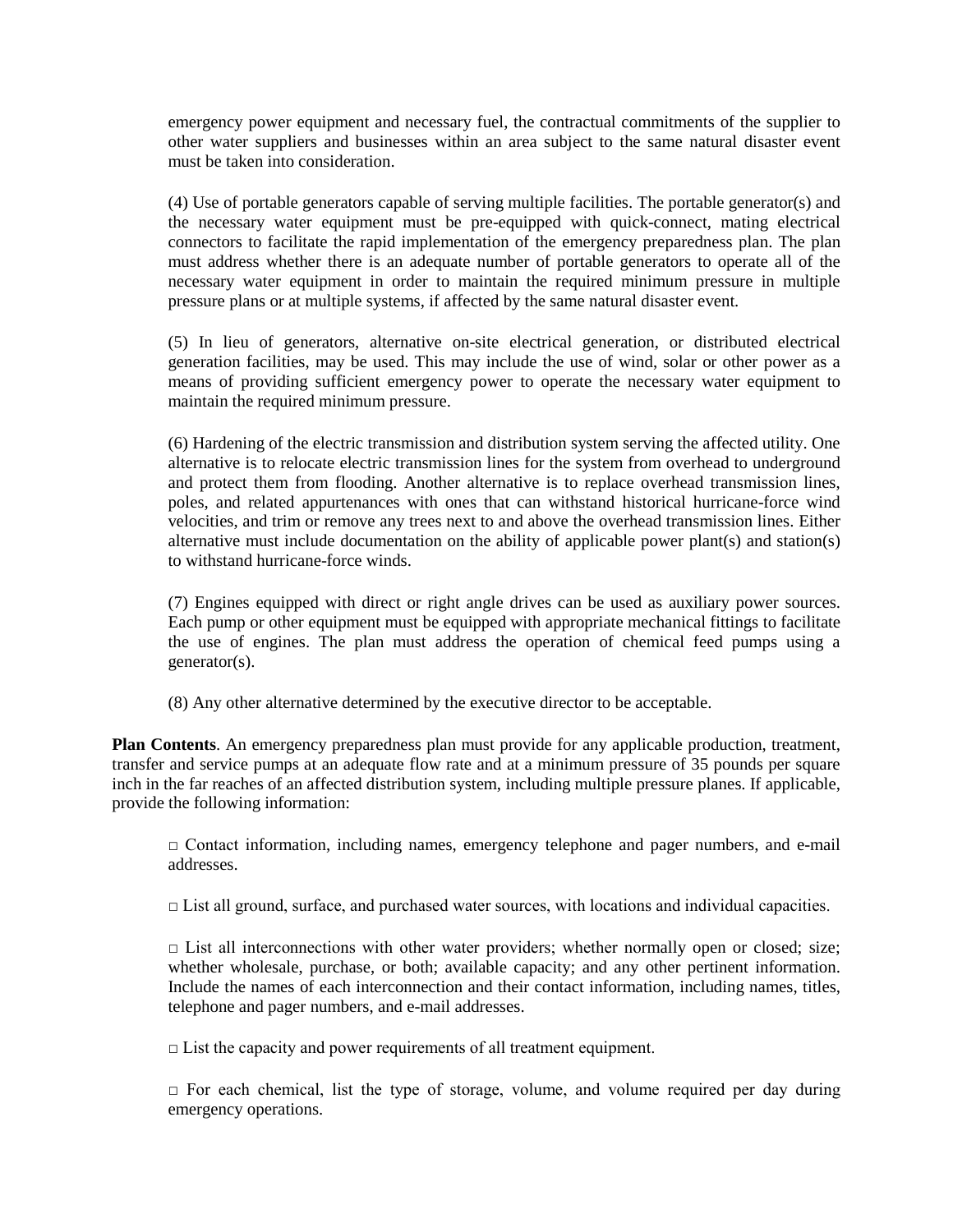$\Box$  Provide a copy of all water distribution and transmission piping maps.

 $\Box$  Provide the maximum and average daily demands. If the emergency preparedness plan is for a proposed affected utility, the minimum specified capacities in §290.45 of this subchapter shall be used for the maximum daily demand.

 $\Box$  List all primary electrical power sources.

 $\Box$  List all equipment necessary to provide water to customers at the required minimum pressure and adequate flow rate, and the power requirements for each piece of equipment.

 $\Box$  List the size, location and fuel requirement in gallons per hour at the load necessary to maintain emergency operations for all on-site manual and automatic auxiliary power equipment, and provide information as to how the affected utility determined the necessary fuel quantity.

 $\Box$  Provide documentation as to how the affected utility will ensure that it maintains an adequate supply of fuel during emergency operations.

 $\Box$  List the size, location, fuel requirement in gallons per hour at the load necessary to maintain emergency operations, and the name of the system sharing the equipment for all shared auxiliary power equipment. Include the other system's contact persons with their emergency telephone and pager numbers and e-mail addresses.

 $\Box$  Provide a copy of any leasing and contracting agreements, including mutual aid agreements with other retail public utilities, exempt utilities, or providers or conveyors of potable or raw water service, if the agreements provide for coordination with the division of emergency management in the governor's office. If leasing, include the vendor's name, location, and contact information.

 $\Box$  List all portable generators' power, phase, type of quick-connect, fuel type, and fuel demand in gallons per hour.

□ Provide specifications, a description, and detailed capacity information for all on-site electrical generation or distributive generation equipment. Include all fuel demands for this equipment.

 $\Box$  List all direct or right angle drive emergency power equipment with the name, type of engine, fuel type, and fuel demand in gallons per hour.

 $\Box$  Provide details for any other proposed alternative.

 $\Box$  For each fuel tank, provide the location, volume, name of fuel suppliers, contact names, titles, telephone and pager numbers, and e-mail addresses.

 $\Box$  List all local and state emergency responders and their emergency contact telephone and pager numbers. Include medical facilities.

 $\Box$  List all priority water users, such as hospitals and nursing homes, and their emergency contact names, titles, telephone and pager numbers, and e-mail addresses.